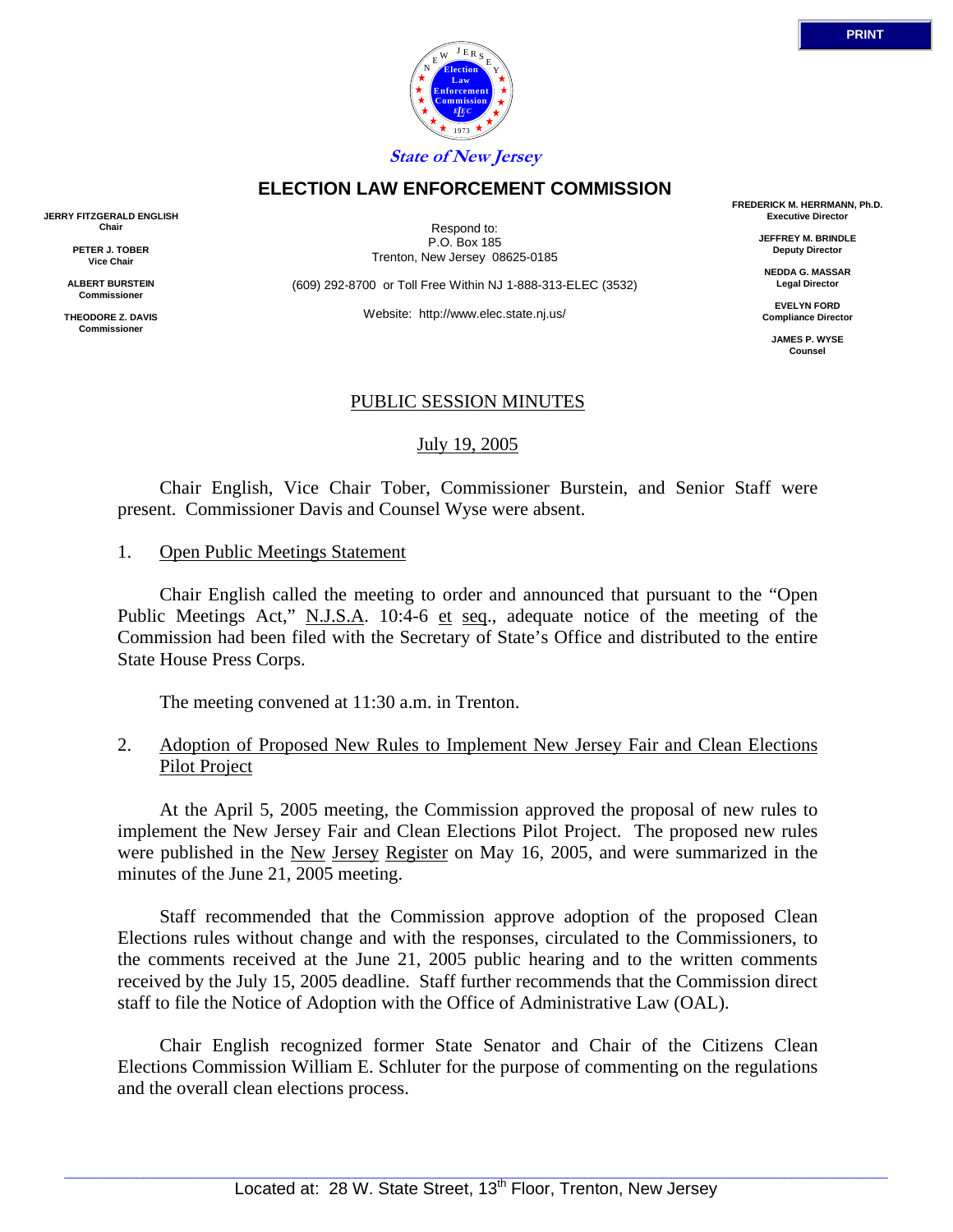Chair William E. Schluter indicated that he was pleased with the proposed regulations, stating that he was looking forward to working with the Commission on this very important pilot program. Chair Schluter said that ELEC staff has been attending his Commission meetings and that a very cooperative working relationship has emerged. He also said that he would like to commend Professor Ingreed Reed of the Eagleton Institute of Politics at Rutgers University for her interest in the project. He noted that Professor Reed will be monitoring its progress and undertaking polling research.

 Chair English recognized Professor Ingrid Reed. Professor Reed emphasized the fact that the program is a pilot project and that this year's election will enable all to learn from the process. She also said that she was delighted that there is so much interest in the process. Professor Reed did caution, however, that independent expenditures could pose a problem and possibly serve to undermine the program. She urged the Commission to address this issue and act quickly in the event of attempts by groups to undermine the process.

 Commissioner Burstein stated that the situation was analogous to the Court system which treats election matters with dispatch. He said the Commission should declare a similar intent with regard to Clean Elections matters.

 Vice Chair Tober agreed and suggested that this fact be clarified in the motion to approve the recommendations.

 Commissioner Burstein asked about the issue of a Clean Election candidate's withdrawing from the program.

 Executive Director Herrmann stated that the Citizens Commission would make any decision with regard to that issue.

 On a motion by Commissioner Burstein, seconded by Vice Chair Tober and passed by a vote of 3-0, the Commission voted to adopt the Clean Elections regulations without change and to direct staff to file the adoption at the Office of Administrative Law.

 On a motion by Vice Chair Tober, seconded by Commissioner Burstein and passed by a vote of 3-0, the Commission voted to hear appeals of Clean Elections matters in an expedited fashion.

#### 3. Selection of 2005 Gubernatorial General Election Debate Sponsors

 Legal Director Massar stated that while it is possible that there will be no publiclyfinanced gubernatorial candidates in the 2005 general election, the Commission is nevertheless required by the New Jersey Campaign Contributions and Expenditures Reporting Act to select sponsors for two 2005 gubernatorial general election candidates' debates at its July 19, 2005 meeting. The Reporting Act requires that general election debate sponsors be selected by August 1, 2005, which date is prior to the September 1, 2005 deadline for a 2005 general election gubernatorial candidate to submit documentation to qualify to or elect to debate. The Commission must select sponsors for two debates in anticipation that debates may be required in the 2005 general election. According to Legal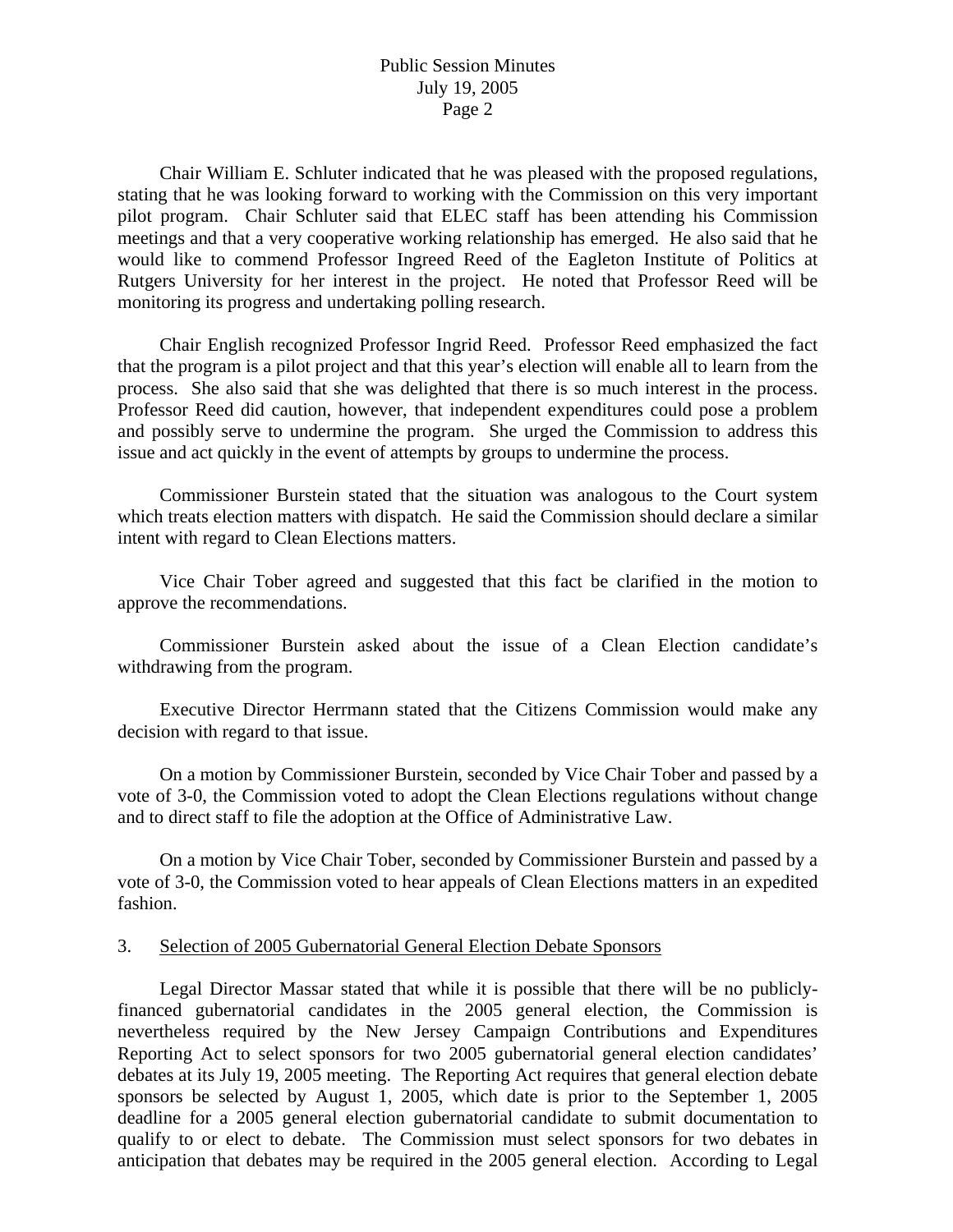Director Massar, the Reporting Act provides that no debate is required to be held if no candidate or only one candidate is required to or elects to participate in the general election debates.

The applications were received from:

- League of Women Voters of New Jersey Education Fund, WPVI-TV (Philadelphia), WABC-TV (New York), and the College of New Jersey;
- Monmouth University, Gannett, and Comcast;
- Montclair State University;
- New Jersey Network (NJN), the Philadelphia Inquirer, New Jersey State Chamber of Commerce, New Jersey State League of Municipalities, and the Gannett New Jersey newspaper chain; and,
- y WNBC Newschannel 4 (New York), WNJU Telemundo, and WCAU-TV10 (Philadelphia).

 Representatives for each applicant made presentations to the Commission. The representatives were:

- y H. Patricia Tieman, Debate Manager, League of Women Voters of New Jersey Education Fund, and Linda Munick, Director of Public Affairs, WPVI-TV;
- Paul Dement, Director of Community and Government Relations, Monmouth University, and Tess Kelly, Co-Executive Producer, CN8 the Comcast Network;
- Gabrielle Charette, Director of Government Relations, Montclair State University;
- William Jobes, Director of News & Public Affairs, New Jersey Network, and Kent Manahan, Senior Anchor, New Jersey Network; and,
- y Jamie McShane, Producer, WNBC Newschannel 4.

## 4. Approval of Public Session Minutes of June 21, 2005

 On a motion by Commissioner Burstein, seconded by Vice Chair Tober and passed by a vote of 3-0, the Commission approved the Public Session Minutes of June 21, 2005.

- 5. Executive Director's Report
	- A. Fiscal Year 2006 Budget

 Executive Director Herrmann reported that ELEC has received a "continuation" operating budget for FY-2006. He stated that the Commission will have \$5.036M with which to work. Moreover, he added, the Commission has been given \$1.5M to provide the certified candidates in the Clean Elections Pilot Project. Executive Director Herrmann mentioned as well that \$425,000 was budgeted for the Ballot Statement Program and \$600,000 to administer public funding.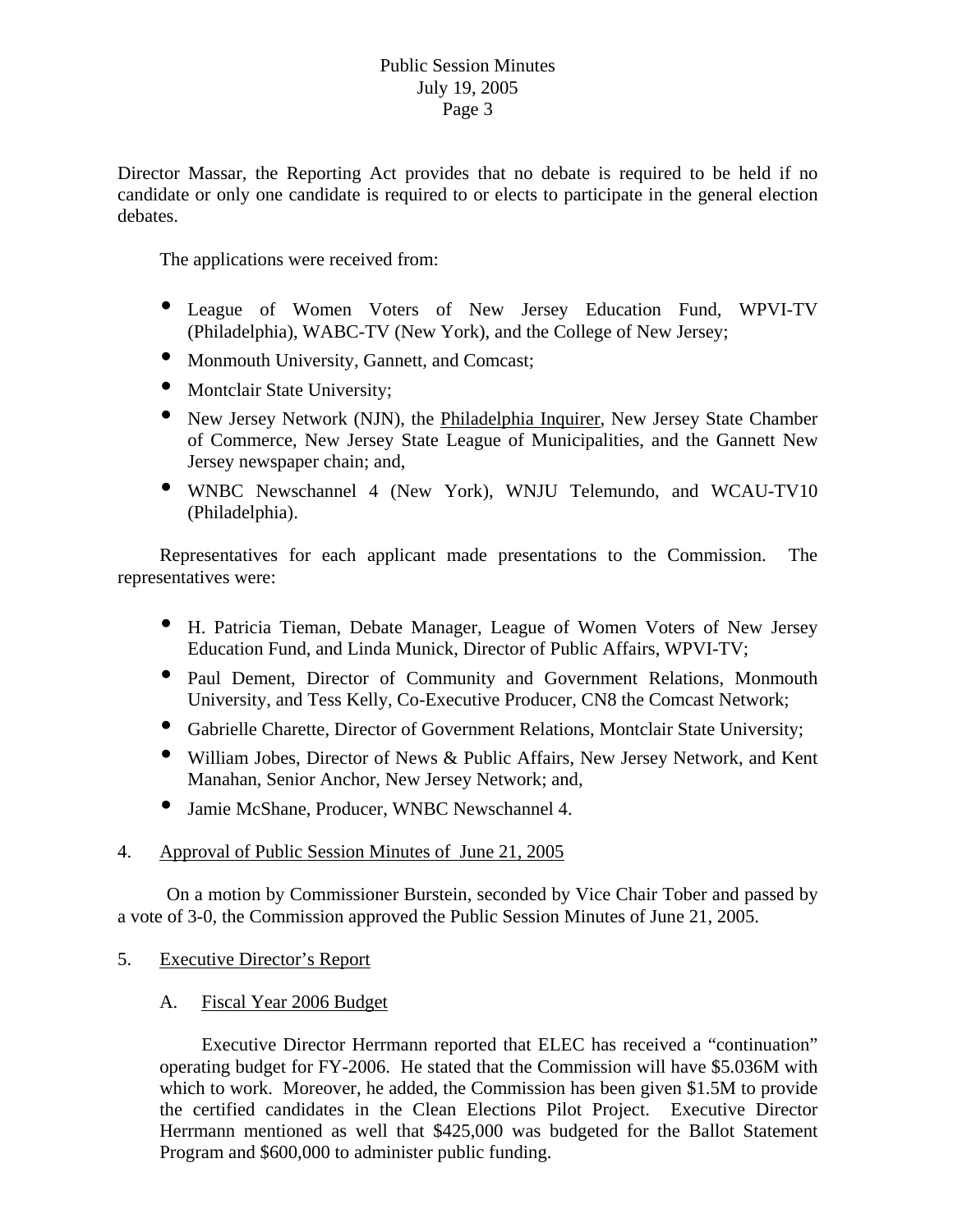The Executive Director said that to paraphrase the late Sociologist E. Digby Baltzell, "perhaps the final test of the ethical values of any political community is how well its governmental ethics agencies are supported financially by its elected officials." He expressed the point of view that under this test, New Jersey's Governor and legislators passed with flying colors!

#### B. Staff Activities

 Executive Director Herrmann advised the Commission that on June 28, 2005, the 8<sup>th</sup> floor was added to ELEC's office space. He noted that various clean up activities such as painting, plastering, rewiring, and carpet cleaning are in progress in preparation for moving staff to the floor. The Executive Director indicated that additional furniture is on order and will be ready in time for staff usage.

 Executive Director Herrmann informed the Commission that over the summer, staff will be very busy hiring almost thirty new staff members to assist in the administration and enforcement of the new campaign finance and lobbying laws that were enacted last summer. He stated that every section is scheduled to be receiving additional staff resources for the biggest growth in personnel in Commission history.

 The Executive Director expressed special thanks to Deputy Director Brindle, Director of Administration Gary Alpert, and the entire Administration Section staff for all of their magnificent efforts in planning for the addition of more personnel and more space.

 Executive Director Herrmann alerted the Commission to the fact that Director of Administration Alpert has also put together an attractive "new employees orientation information packet," noting that it is an important contribution to the standardization and professionalization of the in-processing of new employees. He said that the packet contains the twenty forms that all new employees need to have completed at the beginning of their employment. Executive Director Herrmann advised the Commission that thanks to Director Alpert all forms are now given out as part of a uniform process and a checklist sheet allows for better control of the orientation procedure.

 Executive Director Herrmann reported that due to the fine efforts of Legal Director Massar and Webmaster Maryanne Garcia, a clean elections information section has been added to ELEC's web site. He advised the Commission that it contains a link to the Clean Elections Commission's web site, ELEC's regulations, and all of the new forms candidates need to comply with the program. According to the Executive Director, the site will be continuously upgraded during the fall to add more material such as a voter information guide and debate news as the election progresses.

 Executive Director Herrmann informed the Commission that treasurer training is continuing over the summer in the office during the day and at Mercer County Community College at night. He said that so far, Compliance Director Ford and her staff have trained 242 treasurers, noting that in the fall, training will continue at ELEC in our new high tech training room on the  $8<sup>th</sup>$  floor and at various state and county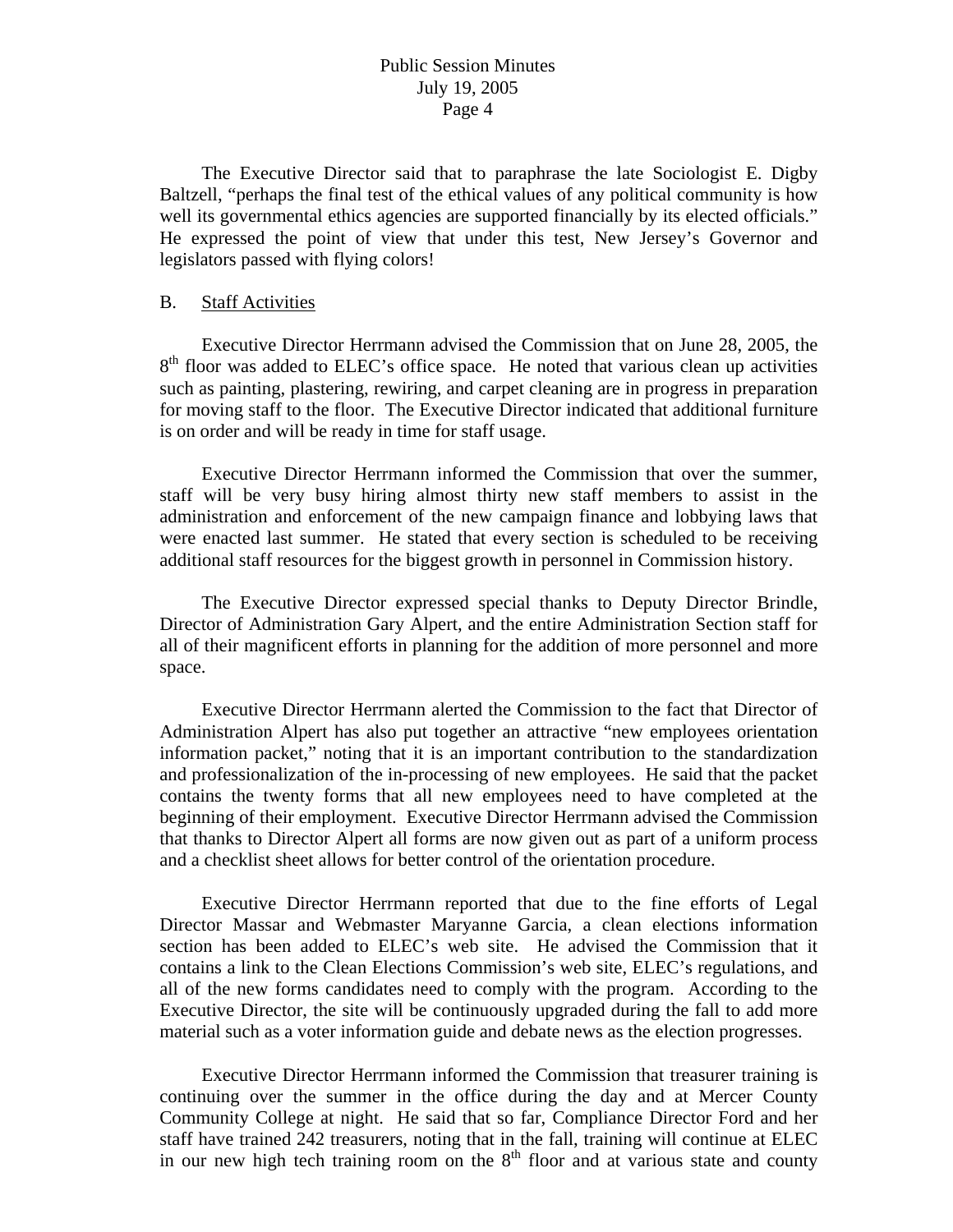college locations throughout the State. The Executive Director mentioned that the Compliance Division is also working with the Computer Section in developing an Internet treasurer training program which should be operational by the end of the year. He congratulated Compliance Director Ford, Director of Systems Administration Carol Neiman, and their staffs for all of their outstanding work in the training area.

 Executive Director Herrmann indicated that on July 6, 2005, staff attended the third annual ELEC night at the Trenton Thunder and that a good time was had by all.

# C. COGEL Conference Update

 Executive Director Herrmann announced that this year's conference will be held in Boston from December 4 to December 7, 2005. He added that staff will provide the Commissioners with conference information in their September agenda mailing. He said that for planning purposes, it would be most helpful if Commissioners could let the staff know at the September meeting if they wish to attend. Executive Director Herrmann indicated that in past years, ELEC has been permitted to send five attendees.

#### D. Fall Meeting Schedule

- August 16, 2005 (if needed) at 11:00 a.m. in Trenton;
- September 20, 2005 (Lobbying Regulations Public Hearing) at 11:00 a.m. in Trenton;
- October 18, 2005 at 11:00 a.m. in Trenton; and,
- November 15, 2005 at 11:00 a.m. in Trenton.

#### 6. 2005 Primary Election Public Financing Report

 Legal Director Massar reported on gubernatorial public matching funds distributed since June 20, 2005, as summarized in the chart below:

| Candidate        | <b>Submission Date</b> | Submission # | <b>Public Funds Deposited</b> |
|------------------|------------------------|--------------|-------------------------------|
| Paul DiGaetano   | May 31, 2005           | <sub>0</sub> | \$7,687.50                    |
| Steven Lonegan   | June 14, 2005          | 9            | \$28,691.00                   |
| John Murphy      | June 7, 2005           | 8            | \$34,720.00                   |
| Robert Schroeder | May 31, 2005           | 8            | \$21,200.00                   |
|                  | June 7, 2005           | Q            | \$54,170.00                   |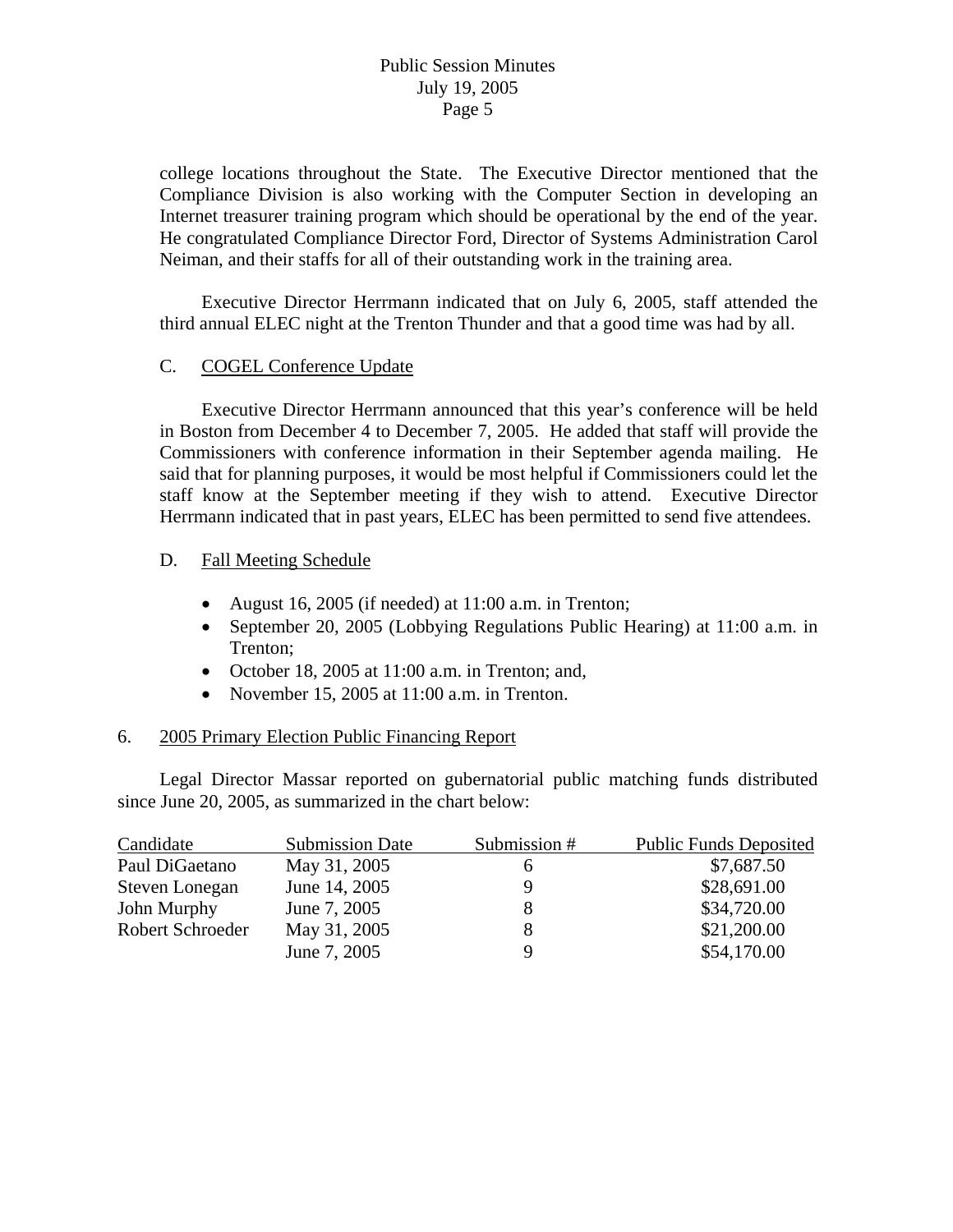Legal Director Massar said that to date, public matching funds totaling \$5,891,294.12 have been deposited for 2005 gubernatorial primary election candidates as follows:

| <b>Total Public Funds Deposited</b> |  |  |
|-------------------------------------|--|--|
| \$488,110.00                        |  |  |
| \$728,227.50                        |  |  |
| \$720,708.76                        |  |  |
| \$978,955.42                        |  |  |
| \$1,295,812.10                      |  |  |
| \$1,679,480.34                      |  |  |
| \$5,891,294.12                      |  |  |
|                                     |  |  |

 Legal Director Massar added that Candidate Bret Schundler filed a submission (#10) on June 28, 2005, and Candidate Steven Lonegan filed a submission (#10) on July 12, 2005. She stated that staff will continue to review the candidates' reports to verify the need for additional funds before approving distribution of further matching funds.

7. Resolution to go into Executive Session

 On a motion by Vice Chair Tober, seconded by Commissioner Burstein and passed by a vote of 3-0, the Commission resolved to go into Executive Session to discuss anticipated litigation and the following matters, which will become public as follows:

- A. Final Decision Recommendations in violation proceedings which will not become public. However, the Final Decisions resulting from those recommendations will become public not later than seven business days after mailing to the named respondents.
- B. Investigative Reports of possible violations, which reports will not become public. However, any complaint generated as the result of an Investigative Report will become public not later than seven business days after mailing to the named respondents.
- C. A report on requests from the public for investigations of possible violations, which report will not become public in order to protect the identity of informants and maintain the integrity of investigative procedures and priorities. However, any complaint alleging violations, which complaint may be generated as a result of a request for investigation, will become public not later than seven business days after mailing to the named respondents.

Return to Public Session

8. Selection of 2005 Gubernatorial General Election Debate Sponsors, continued

 Chair English commented on the excellent presentations by the sponsor applicants and thanked the individuals for seeking to sponsor the debates, stating that each was prepared to provide an essential public service.